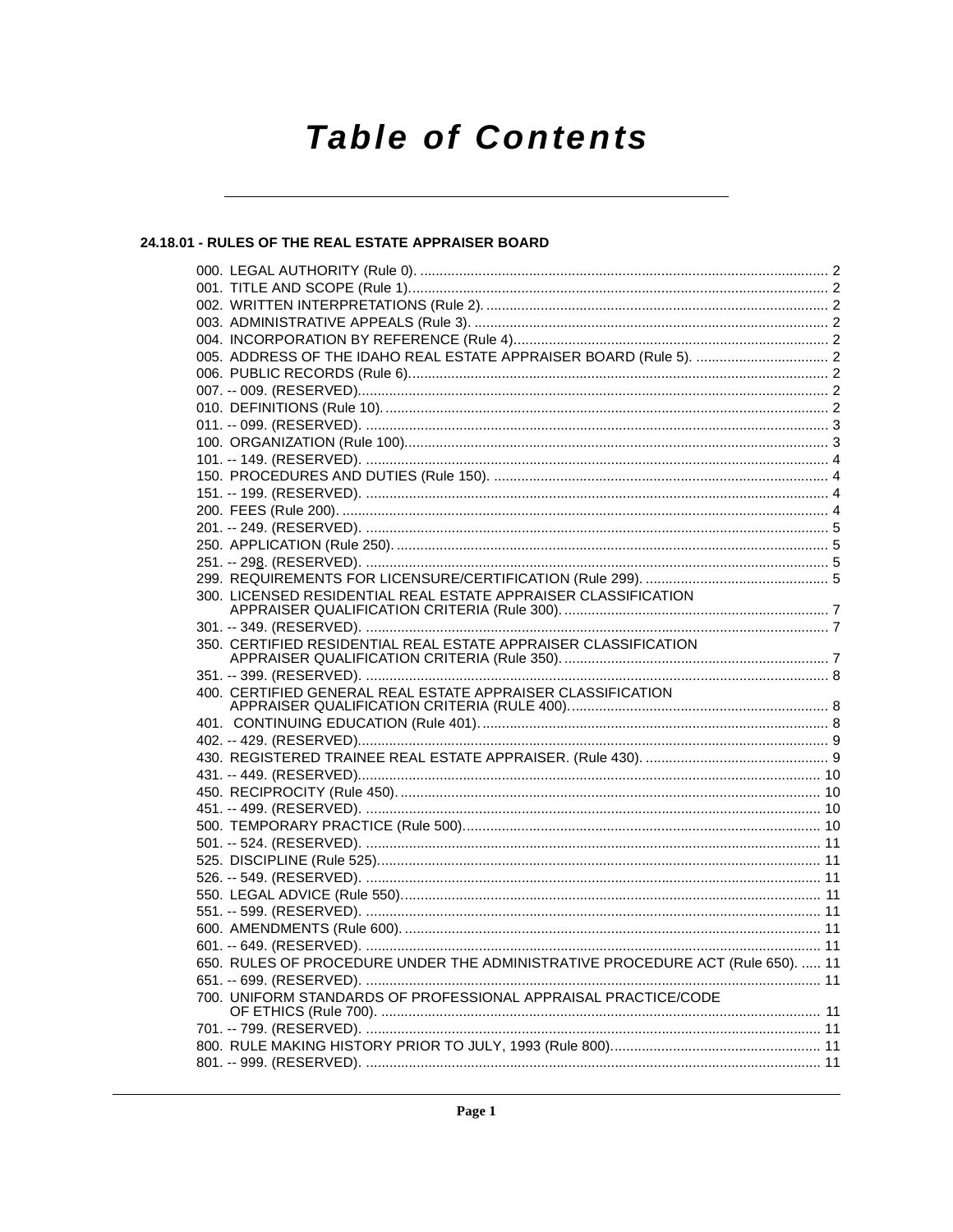#### **IDAPA 24 TITLE 18 CHAPTER 01**

# **24.18.01 - RULES OF THE REAL ESTATE APPRAISER BOARD**

#### <span id="page-1-1"></span><span id="page-1-0"></span>**000. LEGAL AUTHORITY (Rule 0).**

These rules are hereby prescribed and established pursuant to the authority vested in the Real Estate Appraiser Board by the provisions of Section 54-4106, Idaho Code. (7-1-93)

#### <span id="page-1-2"></span>**001. TITLE AND SCOPE (Rule 1).**

These rules shall be cited as IDAPA 24.18.01, "Rules of the Real Estate Appraiser Board". (7-1-97)

### <span id="page-1-3"></span>**002. WRITTEN INTERPRETATIONS (Rule 2).**

The board may have written statements that pertain to the interpretation of the rules of this chapter. Such interpretations, if any, are available for public inspection and copying at cost in the main office of the Bureau of Occupational Licenses. (3-13-02) Occupational Licenses.

#### <span id="page-1-4"></span>**003. ADMINISTRATIVE APPEALS (Rule 3).**

Administrative appeals shall be governed by the Administrative Procedure Act, Title 67, Chapter 52, Idaho Code. (3-13-02)

<span id="page-1-5"></span>**004. INCORPORATION BY REFERENCE (Rule 4).**

The document titled "Uniform Standards of Professional Appraisal Practice (USPAP)", 2002 Edition published by the Appraisal Foundation and effective January 1, 2002, as referenced in Subsection 700, is herein incorporated by reference and is available for review at the Board's office and may be purchased from the Appraisal Foundation.

(5-3-03)

#### <span id="page-1-6"></span>**005. ADDRESS OF THE IDAHO REAL ESTATE APPRAISER BOARD (Rule 5).**

[The office of the Real Estate Appraiser Board is located within the Bureau of Occupational Licenses, Owyhee Plaza,](http://www2.state.id.us/ibol/rea) 1109 Main Street, Suite 220Boise, Idaho 83702-5642. The phone number of the Board is (208) 334-3233. The Board's FAX number is (208) 334-3945. The Board's e-mail address is ibol@ibol.state.id.us. The Board's official web site is at www2.state.id.us/ibol/rea. (3-13-02)

#### <span id="page-1-7"></span>**006. PUBLIC RECORDS (Rule 6).**

The records associated with the Real Estate Appraiser Board are subject to the provisions of the Idaho Public Records Act, Title 9, Chapter 3, Idaho Code. (3-13-02)

## <span id="page-1-8"></span>**007. -- 009. (RESERVED).**

#### <span id="page-1-14"></span><span id="page-1-9"></span>**010. DEFINITIONS (Rule 10).**

The definitions numbered one through twelve (1-12), appearing at Section 54-4104, Idaho Code are incorporated herein by reference as if set forth in full. (7-1-93) herein by reference as if set forth in full.

<span id="page-1-10"></span>**01.** Advisory Committee. A committee of state certified or licensed real estate appraisers appointed by the board to provide technical assistance relating to real estate appraisal standards and real estate appraiser experience, education and examination requirements that are appropriate for each classification of state certified or licensed real estate appraiser. (7-1-93)

<span id="page-1-11"></span>**02. Appraisal Foundation**. The Appraisal Foundation means the Appraisal Foundation established on er 30. 1987, as a not-for-profit corporation under the laws of Illinois. (7-1-97) November 30, 1987, as a not-for-profit corporation under the laws of Illinois.

<span id="page-1-13"></span>**03. Appraiser Qualifications Board**. Appraiser Qualifications Board of the Appraisal Foundation es the qualifications criteria for licensing, certification and recertification of appraisers. (7-1-97) establishes the qualifications criteria for licensing, certification and recertification of appraisers.

<span id="page-1-12"></span>**04. Appraisal Standards Board**. The Appraisal Standards Board of the Appraisal Foundation develops, publishes, interprets and amends the Uniform Standards of Professional Appraisal Practice (USPAP) on behalf of appraisers and users of appraisal services. (7-1-97) behalf of appraisers and users of appraisal services.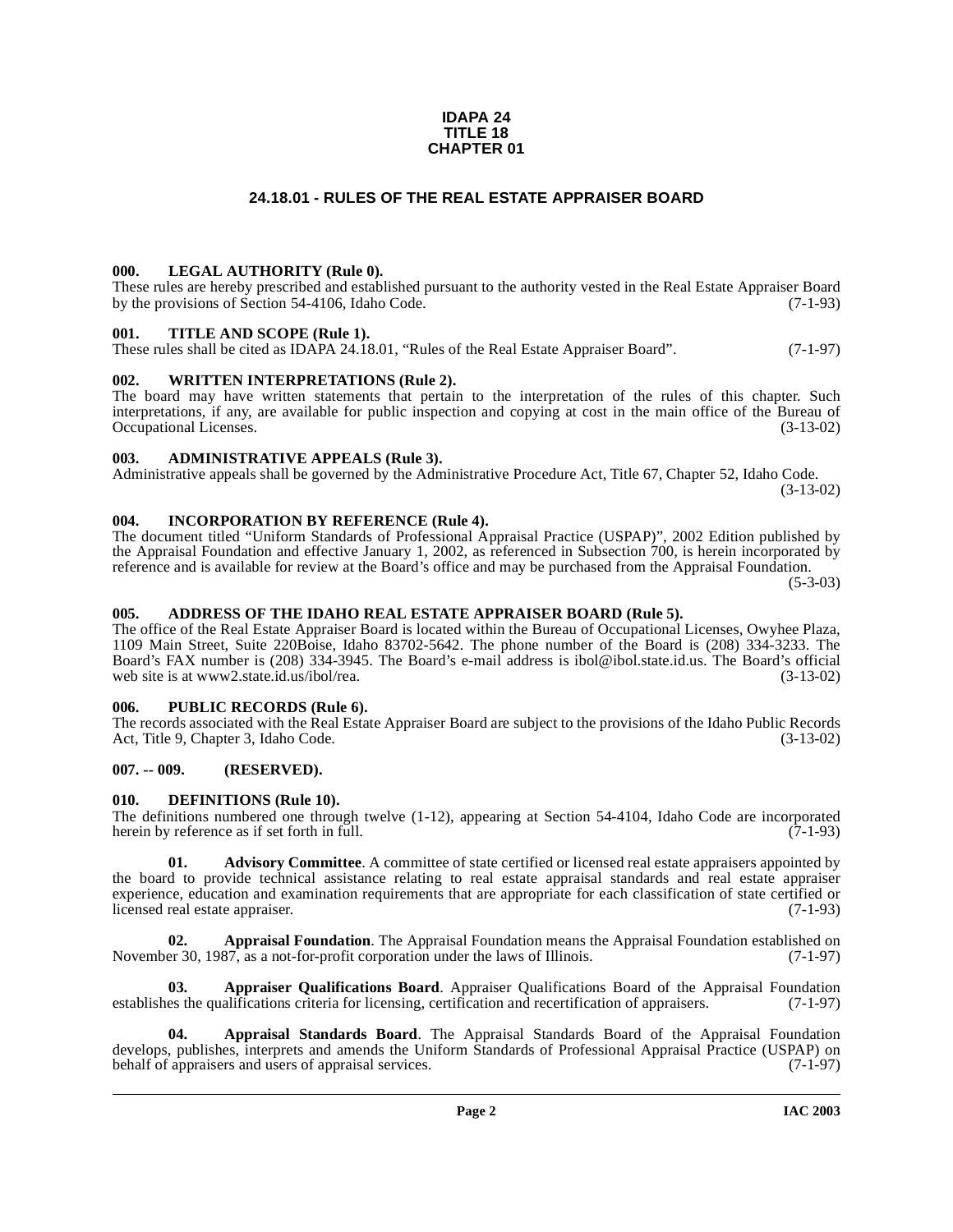**05. Bureau**. The Bureau means the Bureau of Occupational Licenses, as prescribed in Sections 54- 4106(2)(a) and 67-2601, Idaho Code. (3-13-02)

**06. Chief**. The Bureau Chief of the Bureau of Occupational Licenses as established by Section 67- 2602, Idaho Code. (7-1-93)

<span id="page-2-6"></span><span id="page-2-4"></span>**07.** Classroom Hour. Fifty (50) minutes out of each sixty (60) minute hour. (7-1-93)

**08. Field Real Estate Appraisal Experience**. Personal inspections of real property, assembly and analysis of relevant facts, and, by the use of reason and the exercise of judgement, formation of objective opinions as to the market or other value of such properties or interests therein and preparation of written appraisal reports or other memoranda showing data, reasoning, and conclusion. Professional responsibility for the valuation function is essential. (7-1-93)  $e$ ssential.  $(7-1-93)$ 

<span id="page-2-5"></span>**09. FIRREA**. Title XI, Financial Institutions Reform, Recovery and Enforcement Act of 1989 was designed to ensure that more reliable appraisals are rendered in connection with federally related transactions.

(7-1-93)

<span id="page-2-7"></span>**10. Nationally Recognized Appraisal Organization**. An appraisal organization which is a member of The Appraisal Foundation. (7-1-93)

<span id="page-2-10"></span>**11. Real Estate**. In addition to the previous definition in Section 54-4104(7), Idaho Code will also mean an identified parcel or tract of land, including improvements, if any. (7-1-93)

**12. Real Property**. In addition to the previous definition in Section 54-4104(8), Idaho Code will also e or more defined interests, benefits, or rights inherent in the ownership of real estate. (7-1-93) mean one or more defined interests, benefits, or rights inherent in the ownership of real estate.

<span id="page-2-13"></span><span id="page-2-12"></span><span id="page-2-11"></span>**13. Residential Unit**. Real estate with a current highest and best use of a residential nature. (7-1-93)

**14. Specialized Appraisal Services**. Services which include situations in which an appraiser is employed or retained to provide appraisal services that do not fall within the defined term "appraisal assignments". Specialized appraisal services relate to the employer's or client's individual needs or investment objectives and commonly include specialized marketing and financing studies as well as analysis, opinions, and conclusions rendered in connection with activities such as real estate brokerage, mortgage banking, and real estate counseling, including real estate tax counseling. (7-1-97) including real estate tax counseling.

<span id="page-2-14"></span>**15. Uniform Standards of Professional Appraisal Practice Or USPAP**. Those uniform standards adopted by the Appraisal Foundation's Appraisal Standards Board. These standards may be altered, amended, interpreted, supplemented, or repealed by the Appraisal Standards Board (ASB) from time to time. (3-13-02)

#### <span id="page-2-0"></span>**011. -- 099. (RESERVED).**

# <span id="page-2-9"></span><span id="page-2-1"></span>**100. ORGANIZATION (Rule 100).**

<span id="page-2-3"></span>**01. Board Name**. In accordance with Idaho Statutes, the name of this Board shall be the Idaho Real Estate Appraiser Board, hereafter called the Board. Whenever reference is made to "Law," the same shall refer to the Laws of the state of Idaho. (7-1-93)

**02. Organization Of Board**. At the first meeting of each year, the Board shall organize and elect from its members a Chairman and Vice Chairman who shall assume the duties of their respective offices immediately upon such selection.  $(3-13-02)$ 

### <span id="page-2-8"></span><span id="page-2-2"></span>**03. Board Members And Duties**. (7-1-93)

**a.** Chairman - The Chairman shall be a voting member of the Board, and when present preside at all meetings, appoint with the consent of the Board all committees, and shall otherwise perform all duties pertaining to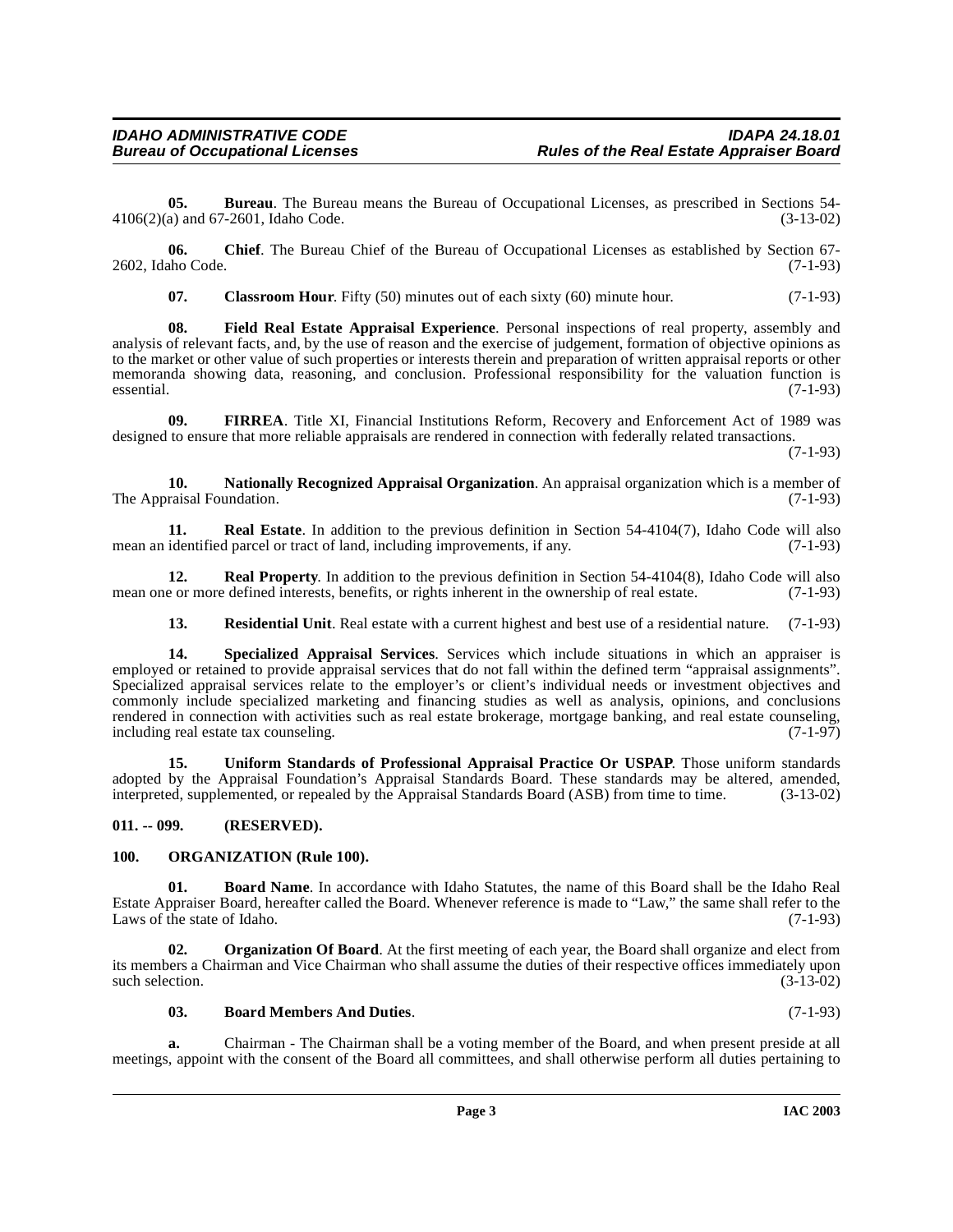the office of Chairman. The Chairman shall be an ex-officio member of all committees. (7-1-93)

**b.** Vice-Chairman - The Vice Chairman shall, in the absence or incapacity of the Chairman, exercise the duties and possess all the powers of the Chairman. (7-1-93)

## <span id="page-3-0"></span>**101. -- 149. (RESERVED).**

### <span id="page-3-14"></span><span id="page-3-1"></span>**150. PROCEDURES AND DUTIES (Rule 150).**

**01. Meetings**. The Board shall meet at least four (4) times annually and at such other times as requested by the Board or its chairman. (7-1-93)

<span id="page-3-18"></span>**02. Voting - A Quorum Shall Be Three Board Members**. A majority vote of the quorum present shall be considered the action of the Board as a whole. (7-1-97)

#### <span id="page-3-2"></span>**151. -- 199. (RESERVED).**

<span id="page-3-10"></span><span id="page-3-3"></span>**200. FEES (Rule 200).**

Fees are established in accord with Section 54-4113, Idaho Code as follows: (7-1-93)

- **01. Application**. Application fee for Certification/Registration/License two hundred fifty dollars (3-13-02)  $(3-13-02)$
- <span id="page-3-13"></span><span id="page-3-5"></span>**02.** Original Certification/License. Original Certification/License - one hundred twenty-five dollars (3-30-01)  $(3-30-01)$   $(3-30-01)$ 
	- **03. Certification/License Renewal**. Certification/License renewal two hundred fifty dollars (\$250\*).  $(3-30-01)$
- <span id="page-3-15"></span><span id="page-3-11"></span><span id="page-3-6"></span>**04.** Reinstatement. Reinstatement fees are as provided in Section 67-2614, Idaho Code - twenty-five dollars (\$25). dollars (\$25). (7-1-93)
	- **05. Duplicate Certificate/License**. Duplicate Certificate/License twenty-five dollars (\$25). (7-1-93)
	- **06. History Record**. History record twenty-five dollars (\$25). (7-1-93)
	- **07.** Application For Reciprocity. Application for reciprocity two hundred fifty dollars (\$250\*). (3-30-01)

**08. Original Certification/License Via Reciprocity**. Original Certification/License via reciprocity -<br>Ired twenty-five dollars (\$125\*). (3-30-01) one hundred twenty-five dollars  $(\$125*)$ .

- <span id="page-3-16"></span><span id="page-3-12"></span><span id="page-3-4"></span>**09. Temporary Permit**. Temporary permit - one hundred dollars (\$100). (7-1-93)
- <span id="page-3-17"></span><span id="page-3-7"></span>**10. Trainee Registration Fee**. Trainee registration fee - fifty dollars (\$50). (3-13-02)

**11. Examination And Reexamination Fees**. Examination and Reexamination fees will be calculated based on the actual cost of the examination. Successful applicants will be notified of the fees at the time they are scheduled for examination.

<span id="page-3-9"></span><span id="page-3-8"></span>**12. Fees Are Non-Refundable**. Fees are non-refundable. (7-1-93)

**13. Fees Followed By "\*" Means**. Proposed fees for these categories marked with an asterisk include an estimated twenty five dollars (\$25) to be submitted by the state to federal government. Title XI, Section 1109 requires each state to submit a roster listing of state certified/licensed appraisers to the Appraiser Subcommittee "no less than annually". The state is also required to collect from such individuals who perform appraisals in federally related transactions an annual registry fee of "not more than twenty five dollars (\$25)", such fees to be transmitted by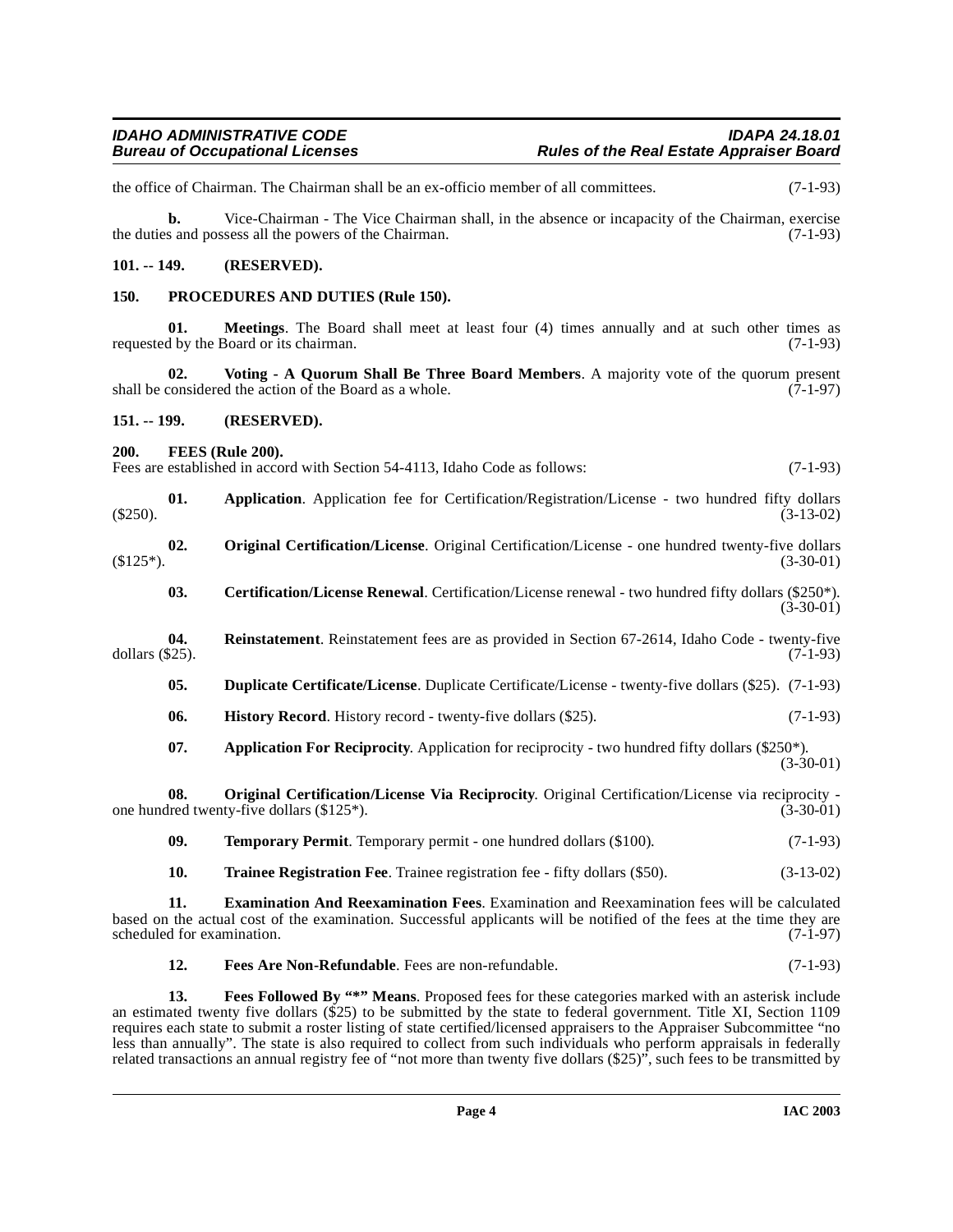the state to the federal government on an annual basis. (7-1-93)

## <span id="page-4-0"></span>**201. -- 249. (RESERVED).**

#### <span id="page-4-5"></span><span id="page-4-1"></span>**250. APPLICATION (Rule 250).**

<span id="page-4-8"></span>**01. Filing Application With Supporting Documents And Fees**. Any person desiring to apply for certification/licensure must submit a completed application with required supporting documents and appropriate fees to the Bureau at its official address. After the qualifications have been reviewed/verified and approved by the Board, the applicant will receive the pre-approved examination application and must submit the appropriate fees to the examining entity. (3-13-02)

<span id="page-4-4"></span>**02. Application Deadline Date**. Completed applications must be received by the Bureau at least thirty (30) days prior to the next scheduled board meeting in order to be reviewed by the Board. Applications received less than thirty (30) days in advance will be held until a subsequent meeting. (3-13-02)

<span id="page-4-7"></span>**03. Eligibility For Examination**. The qualified applicant will be assigned to the first available tion subsequent to determination of eligibility. (7-1-97) examination subsequent to determination of eligibility.

<span id="page-4-10"></span>**Trainee Registration Application**. Any person desiring registration as a trainee must submit a completed application with required supporting documents and appropriate fees to the Bureau at its official address. Completed applications must be received by the Bureau at least thirty (30) days prior to the next scheduled Board meeting in order to be reviewed by the Board. (3-13-02) meeting in order to be reviewed by the Board.

### <span id="page-4-2"></span>**251. -- 298. (RESERVED).**

### <span id="page-4-9"></span><span id="page-4-3"></span>**299. REQUIREMENTS FOR LICENSURE/CERTIFICATION (Rule 299).**

All applicants for licensure/certification in any real estate appraiser classification must meet the following requirements in addition to those requirements set forth in Sections 300, 350, and 400 below. All applicants for trainee registration must meet the following requirements regarding education set forth in Section 299 in addition to those requirements set forth in Section 430. (3-13-02)

**01. Examination**. Successful completion of an examination approved by the Board pursuant to the ss of the Appraisal Foundation. (7-1-97) guidelines of the Appraisal Foundation.

### <span id="page-4-6"></span>**02. Education**. (7-1-97)

**a.** Credit toward the classroom hour requirement may only be granted where the length of the educational offering is at least fifteen (15) hours, and the individual successfully completes an examination pertinent to the educational offering. (7-1-97) to the educational offering.

| b.   | Credit for the classroom hour requirement may be obtained from the following: | $(7-1-97)$ |
|------|-------------------------------------------------------------------------------|------------|
| 1.   | Colleges or Universities.                                                     | $(7-1-97)$ |
| ii.  | Community or Junior Colleges.                                                 | $(7-1-97)$ |
| iii. | Any member of the Appraisal Foundation.                                       | $(7-1-97)$ |
| iv.  | State or Federal Agencies or Commissions.                                     | $(7-1-97)$ |
| V.   | Other providers approved by the Board.                                        | $(7-1-97)$ |

**c.** Only those courses completed preceding the date of application will be accepted for meeting nal requirements. (3-18-99) educational requirements.

**d.** Course credits which are obtained from the course provider by challenge examination without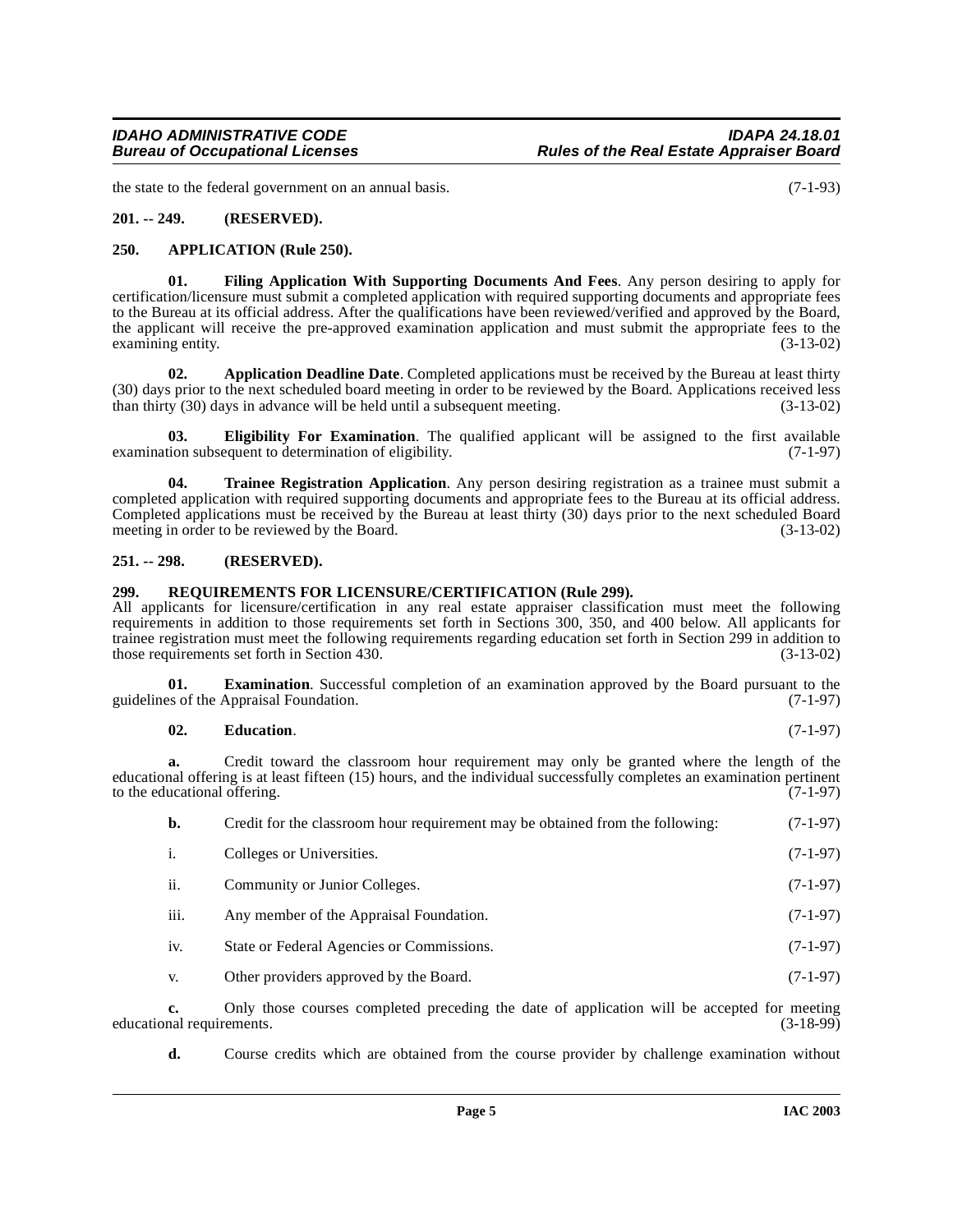### **IDAHO ADMINISTRATIVE CODE IDAPA 24.18.01 Rules of the Real Estate Appraiser Board**

attending the course will not be accepted. (3-18-99)

**e.** Various appraisal courses may be credited toward the classroom hour education requirement. Applicants must demonstrate that their education involved coverage of all topics listed below. Licensed Residential and Certified Residential must include emphasis in one (1) to four (4) unit residential properties; Certified General must include emphasis in nonresidential properties.  $(7-1-97)$ must include emphasis in nonresidential properties.

| i.    | Influences on Real Estate Value.   | $(7-1-97)$ |
|-------|------------------------------------|------------|
| ii.   | Legal Considerations in Appraisal. | $(7-1-97)$ |
| iii.  | Types of Value.                    | $(7-1-97)$ |
| iv.   | Economic Principles.               | $(7-1-97)$ |
| V.    | Real Estate Markets and Analysis.  | $(7-1-97)$ |
| vi.   | Valuation Process.                 | $(7-1-97)$ |
| vii.  | Property Description.              | $(7-1-97)$ |
| viii. | Highest and Best Use Analysis.     | $(7-1-97)$ |
| ix.   | Appraisal Statistical Concepts.    | $(7-1-97)$ |
| X.    | Sales Comparison Approach.         | $(7-1-97)$ |
| xi.   | Site Value.                        | $(7-1-97)$ |
| xii.  | Cost Approach.                     | $(7-1-97)$ |
| xiii. | Income Approach.                   | $(7-1-97)$ |
| xiv.  | Valuation of Partial Interests.    | $(7-1-97)$ |
| XV.   | Appraisal Standards and Ethics.    | $(7-1-97)$ |

**f.** Advanced courses will be those courses for which an introductory or basic course is required. Typically classes titled "Introductory," "Basic," or "Principles" will not be accepted for advanced requirements.

<span id="page-5-0"></span>(7-1-97)

# **03.** Experience. (7-1-97)

**a.** The work product claimed for experience credit must be in conformity with the USPAP or shall be in compliance with generally accepted standards which were in effect at the time those appraisals were prepared.  $(3-13-02)$ 

**b.** On or after July 1, 2003, appraisal experience must be obtained as a registered trainee or as a licensed or certified appraiser. A year of experience is equal to a minimum of one thousand (1,000) hours worked during a consecutive twelve (12) month period. Regardless of the number of experience hours submitted or obtained during any twelve (12) month period, no more than one thousand (1,000) of those hours may be credited to meet this requirement. Hours obtained in excess of one thousand (1,000) hours during any consecutive twelve (12) month period may not be credited or carried over into the next twelve (12) month period. (3-13-02)

**c.** Only experience gained during the five (5) years preceding application will be considered for evaluation. (7-1-97) evaluation.  $(7-1-97)$ 

**d.** Acceptable non field appraisal experience includes, but is not limited to the following: Fee and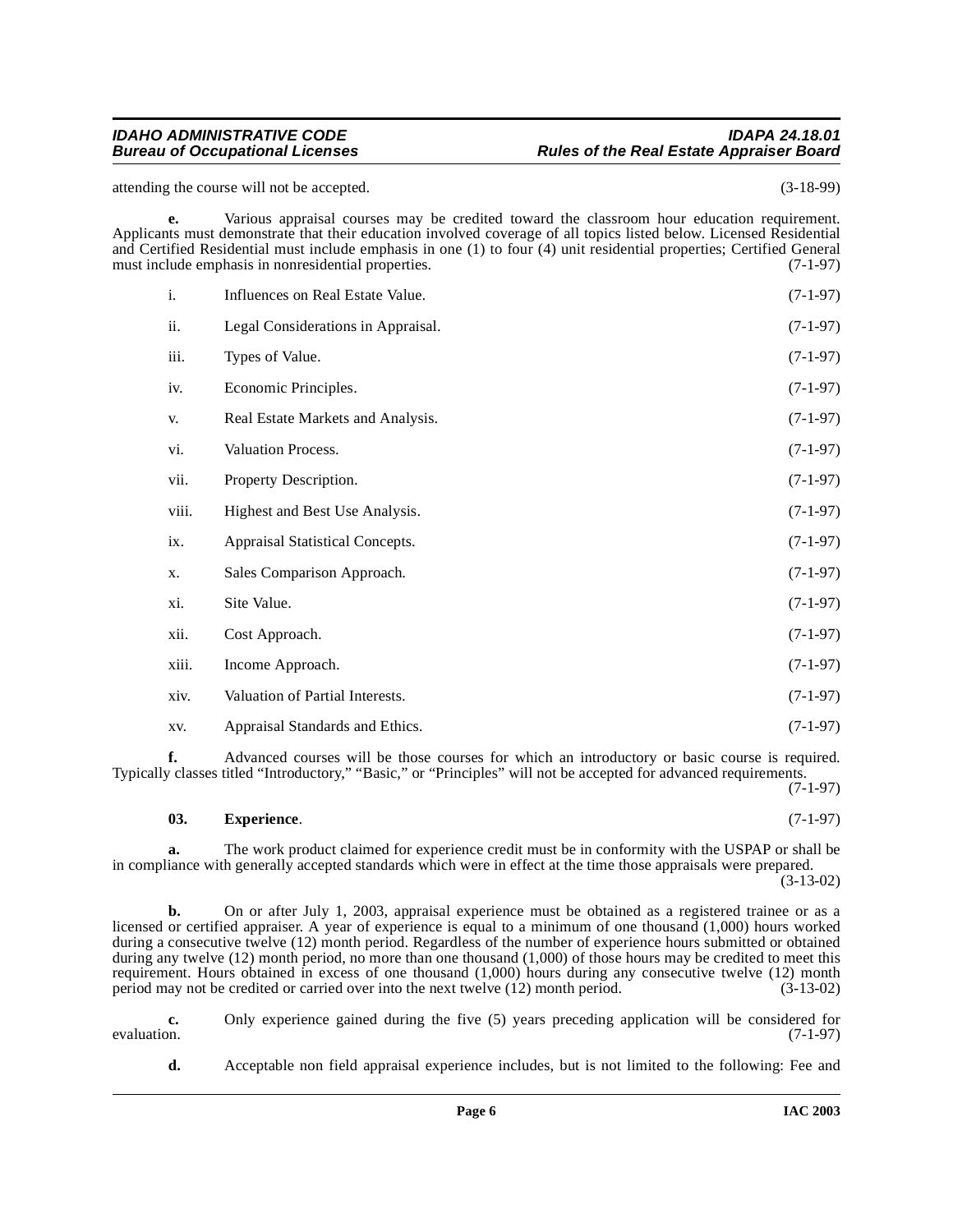Staff appraisal analysis, tax appraisal, appraisal analysis, review appraisal, real estate counseling, highest and best use analysis, and feasibility analysis/study.

**e.** An appraiser applying for certification/licensure must verify his completion of the required experience via affidavit, under oath subject to penalty of perjury, and notarized on a form provided by the Board. (7-1-97)

i. To demonstrate experience the Board requires submission of a log which details hours claimed for experience credit. (7-1-97)

ii. The Board reserves the right to contact an employer for confirmation of length and extent of ce claimed. This may require an employer to submit appraisal reports and/or an affidavit. (7-1-97) experience claimed. This may require an employer to submit appraisal reports and/or an affidavit.

iii. The Board may request submission of written reports or file memoranda which substantiate an t's claim for experience credit. (7-1-97) applicant's claim for experience credit.

**f.** Ad valorem tax appraisers who demonstrate that they use techniques to value properties similar to those used by appraisers and effectively use the process as defined in Subsection 010.10, Field Real Estate Appraisal Experience will receive experience credit. Experience will receive experience credit.

#### <span id="page-6-4"></span><span id="page-6-0"></span>**300. LICENSED RESIDENTIAL REAL ESTATE APPRAISER CLASSIFICATION APPRAISER QUALIFICATION CRITERIA (Rule 300).**

The state licensed residential real estate appraiser classification applies to the appraisal of residential real property consisting of one (1) to four (4) noncomplex residential units having a transaction value less than one million dollars  $(1,000,000)$  and complex one (1) to four (4) residential units having a transaction value less than two hundred fifty thousand dollars (\$250,000). Applicants must meet the following examination, education, and experience requirements in addition to complying with Section 299. Subsequent to being licensed, an individual must meet the continuing education requirement. (7-1-97)

**01. Education**. As a prerequisite to taking the examination for licensure as an Idaho Licensed Real Estate Appraiser, an applicant shall present evidence satisfactory to the board that he has successfully completed not less than ninety (90) classroom hours of courses in subjects related specifically to real estate appraisal approved by the board. Each applicant must have successfully completed not less than seventy (70) classroom hours of study related to those topics outlined under Subsection 299.02.e., the basic principles of real estate appraising. Not less than fifteen (15) and no more than twenty (20) classroom hours of studies within the last five (5) years specifically relating to the USPAP, and Code of Ethics will be credited to the classroom hour requirement.  $(3-13-02)$ to the USPAP, and Code of Ethics will be credited to the classroom hour requirement.

**02.** Experience. Prerequisite to sit for the examination: (7-1-97)

**a.** Equivalent of two (2) years appraisal experience (see Subsection 299.03.b.). Experience documentation in the form of reports or file memoranda should be available to support the claim for experience.

(7-1-97)

**b.** Of the required two thousand (2,000) hours, the applicant must accumulate a minimum of one thousand five hundred (1,500) hours from field real estate appraisal experience. The balance of five hundred (500) hours may include non field experience, refer to Subsection 299.03.c. (7-1-97) hours may include non field experience, refer to Subsection 299.03.c.

# <span id="page-6-1"></span>**301. -- 349. (RESERVED).**

#### <span id="page-6-3"></span><span id="page-6-2"></span>**350. CERTIFIED RESIDENTIAL REAL ESTATE APPRAISER CLASSIFICATION APPRAISER QUALIFICATION CRITERIA (Rule 350).**

The State Certified Residential Real Estate Appraiser classification applies to the appraisal of residential properties of four (4) or less units without regard to transaction value or complexity. Applicants must meet the following examination, education, and experience requirements in addition to complying with Section 299. Subsequent to being certified an individual must meet the continuing education requirement. (7-1-97) certified an individual must meet the continuing education requirement.

**01. Education**. As a prerequisite to taking the examination for certification as an Idaho Certified Residential Real Estate Appraiser, an applicant shall present evidence satisfactory to the board that he has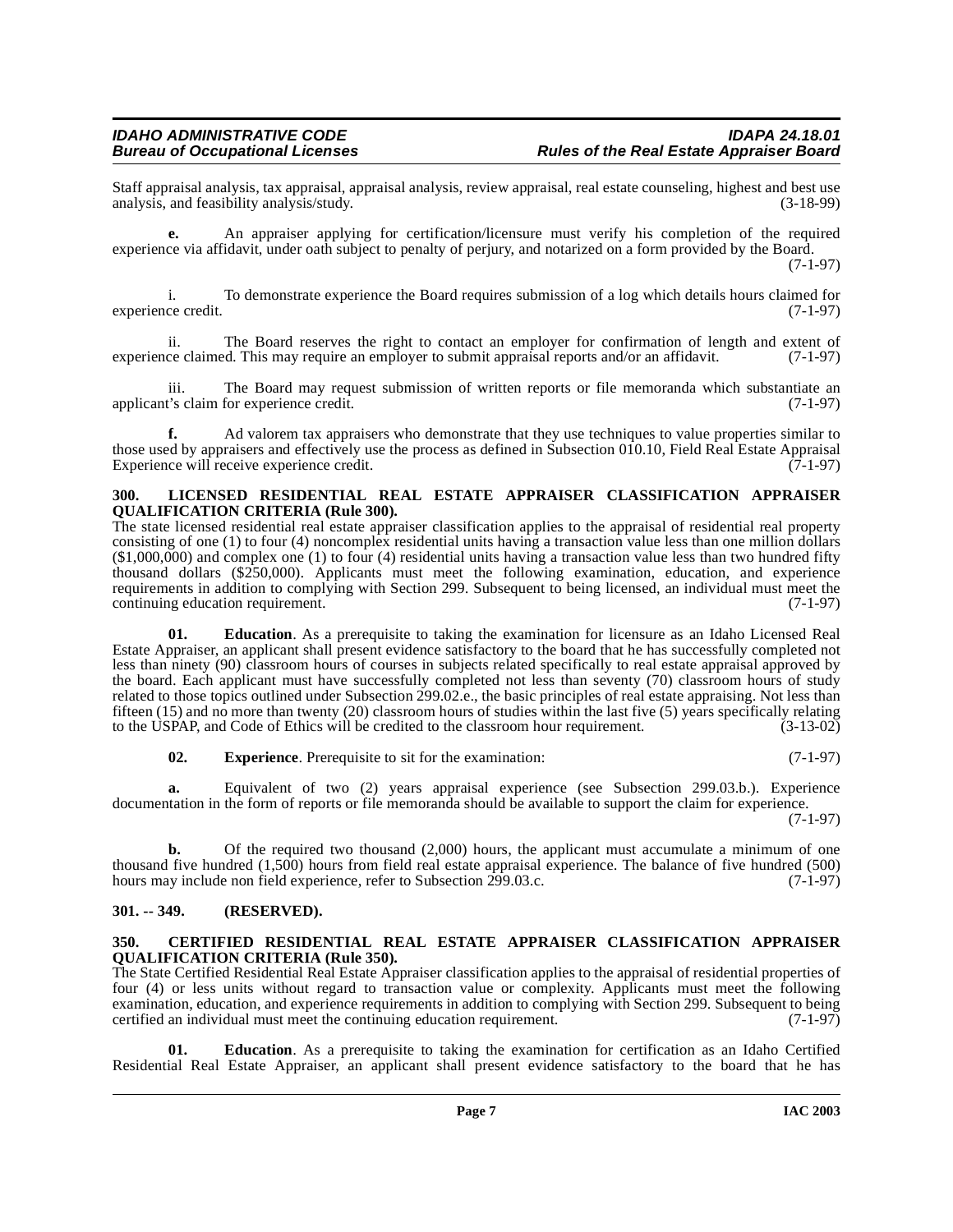successfully completed not less than one hundred twenty (120) classroom hours of courses in subjects related to real estate appraisal approved by the board. Each applicant must have successfully completed not less than ninety (90) classroom hours of study related to those topics outlined under Subsection 299.02.e., the basic principles of real estate appraising and thirty (30) classroom hours of advanced residential or non-residential specialized courses relating to the topics specified at Subsection 299.02.e. Not less than fifteen (15) and no more than twenty (20) classroom hours of studies within the last five (5) years specifically relating to the USPAP, and Code of Ethics; will be credited to the classroom hour requirement. (3-13-02) classroom hour requirement.

# **02. Experience**. (3-18-99)

**a.** Prerequisite to sit for the examination: Equivalent of three (3) years appraisal experience (see Subsection 299.03.b.). Experience documentation in the form of reports or file memoranda should be available to support the claim for experience. (3-18-99)

**b.** The applicant must accumulate a minimum of two thousand five hundred (2,500) hours of real estate appraisal experience in not less than thirty (30) months. Two thousand (2,000) hours of the experience shall be from residential field appraisal experience. The balance of five hundred (500) hours may include non field experience, refer to Subsection 299.03.c. (4-5-00)

# <span id="page-7-0"></span>**351. -- 399. (RESERVED).**

#### <span id="page-7-3"></span><span id="page-7-1"></span>**400. CERTIFIED GENERAL REAL ESTATE APPRAISER CLASSIFICATION APPRAISER QUALIFICATION CRITERIA (RULE 400).**

The State Certified General Real Estate Appraiser classification applies to the appraisal of all types of real property. Applicants must meet the following examination, education, and experience requirements in addition to complying with Section 299. Subsequent to being certified, an individual must meet the continuing education requirement. (7-1-97)

**01. Education**. As a prerequisite to taking the examination for certification as an Idaho State Certified General Real Estate Appraiser, an applicant shall present evidence satisfactory to the board that he/she has successfully completed not less than one hundred eighty (180) classroom hours of courses in subjects related specifically to real estate appraisal approved by the board. Each applicant must have successfully completed not less than one hundred sixty (160) classroom hours of study related to those topics outlined under Subsection 299.02.e. Not less than fifteen (15) and no more than twenty (20) classroom hours of studies within the last five (5) years specifically relating to the USPAP, and Code of Ethics; and one hundred (100) classroom hours of advanced non<br>residential specialized courses relating to the topics specified at Subsection 299.02.e. (3-13-02) residential specialized courses relating to the topics specified at Subsection 299.02.e.

# **02. Experience**. (3-18-99)

**a.** Prerequisite to sit for the examination. Equivalent of three (3) years appraisal experience (See Subsection 299.03.b.). Experience documentation in the form of reports or file memoranda should be available to support the claim for experience. (3-18-99) support the claim for experience.

**b.** The applicant must accumulate a minimum of three thousand (3,000) hours of appraisal experience in not less than thirty-six (36) months. Two thousand (2,000) hours of the experience must be nonresidential field appraisal experience. The balance of one thousand  $(1,000)$  hours may be solely residential experience or can include up to five hundred  $(500)$  hours of nonfield experience as outlined in Subsection 299.03.c.  $(4-5-00)$ up to five hundred  $(500)$  hours of nonfield experience as outlined in Subsection 299.03.c.

# <span id="page-7-4"></span><span id="page-7-2"></span>**401. CONTINUING EDUCATION (Rule 401).**

All certified/licensed appraisers must comply with the following continuing education requirements: (7-1-97)

<span id="page-7-6"></span>**01. Purpose Of Continuing Education**. The purpose of continuing education is to ensure that the appraiser participates in a program that maintains and increases his skill, knowledge and competency in real estate appraising. (7-1-97)

<span id="page-7-5"></span>**02. Hours Required**. The equivalent of fifteen (15) classroom hours of instruction in courses or seminars for each year during the three (3) years during the period preceding the renewal is required. (For example, a three (3) year certification term would require forty-five (45) hours. These hours may be obtained any time during the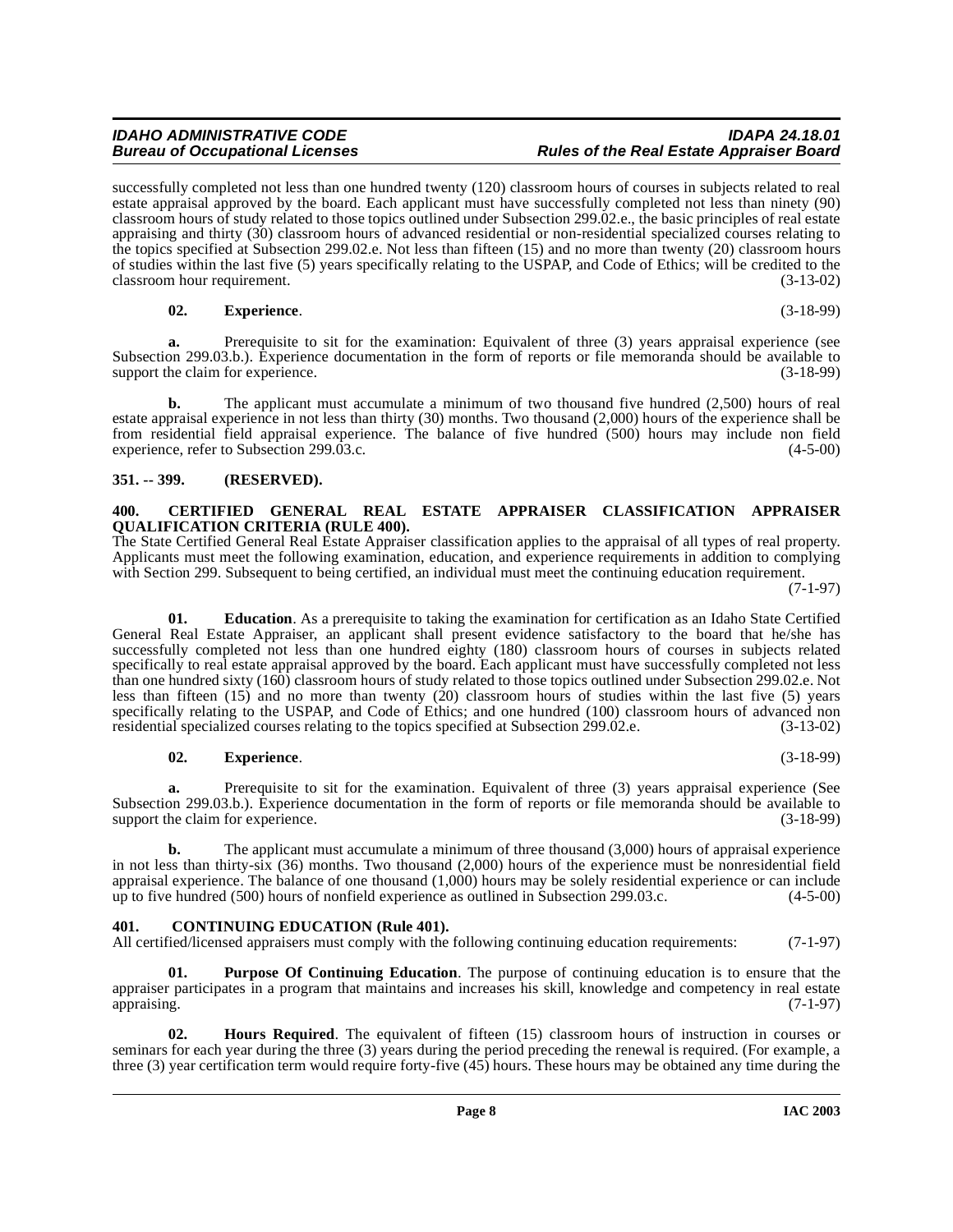three (3) year term.  $(7-1-97)$ 

**a.** A classroom hour is defined as fifty (50) minutes out of each sixty (60) minute segment. (7-1-93)

**b.** Credit toward the classroom hour requirement may be granted only where the length of the nal offering is at least two (2) hours. (7-1-97) educational offering is at least two (2) hours.

**c.** Credit for the classroom hour requirement may be obtained by accredited courses which have been approved by the appraisal members of The Appraisal Foundation and by courses approved by Real Estate Appraiser Boards of states with reciprocity with Idaho. All other courses must have approval of the Board, which shall require documentation including the instructors and their qualifications, course content, length of course, and its location.<br>Courses shall be approved for a period of four (4) years. (3-13-02) Courses shall be approved for a period of four  $(4)$  years.

**d.** Once every five (5) years an Idaho State Certified/Licensed Real Estate Appraiser will be required fifteen (15) hours of a USPAP course and receive a passing grade on a course examination. (3-13-02) to attend fifteen  $(15)$  hours of a USPAP course and receive a passing grade on a course examination.

<span id="page-8-2"></span>**03. Credit For Appraisal Educational Processes And Programs**. Continuing education credit may also be granted for participation, other than as a student, in appraisal educational processes and programs. Examples of activities for which credit may be granted are teaching, program development, authorship of textbooks, or similar activities which are determined to be equivalent to obtaining continuing education. (7-1-97)

<span id="page-8-4"></span>**04. Requirement When A Certificate/License Is Cancelled**. For each year (less than five (5)) in which a license is lapsed, cancelled, or otherwise non-renewed, fifteen (15) hours of continuing education must be obtained prior to reinstatement. (3-18-99)

# <span id="page-8-0"></span>**402. -- 429. (RESERVED).**

### <span id="page-8-3"></span><span id="page-8-1"></span>**430. REGISTERED TRAINEE REAL ESTATE APPRAISER. (Rule 430).**

**01**. **Scope Of Practice**. An Appraiser Trainee shall not be involved in the appraisal of any property that exceeds the lawful scope of practice of the supervising appraiser. The appraiser trainee shall be subject to USPAP.

(3-13-02)

<span id="page-8-5"></span>**02. Supervision**. The appraiser supervising shall be subject to the following: (3-13-02)

**a.** The appraiser trainee shall be under the direct supervision of an appraiser who holds a current ense in good standing. (3-13-02) Idaho license in good standing.

**b.** A supervising appraiser shall not have been disciplined by the Board within the previous four (4) m acting as a supervisor. (3-13-02) years from acting as a supervisor.

**c.** A supervising appraiser shall be limited to supervising no more than three (3) appraiser trainees. (3-13-02)

**d.** The supervising appraiser shall be responsible for the training and direct supervision of the training  $(3-13-02)$ appraiser trainee by:

i. Accepting responsibility for all appraisal reports by signing and certifying that the report is in compliance with USPAP. (3-13-02)

ii. Reviewing all appraiser trainee appraisal report(s); and (3-13-02)

iii. Personally inspecting each appraised property with the appraiser trainee until the supervising appraiser determines the appraiser trainee is competent in accordance with the Competency Provision of USPAP for<br>(3-13-02) the property type.

**e.** Each appraiser trainee is permitted to have more than one (1) supervising appraiser. (3-13-02)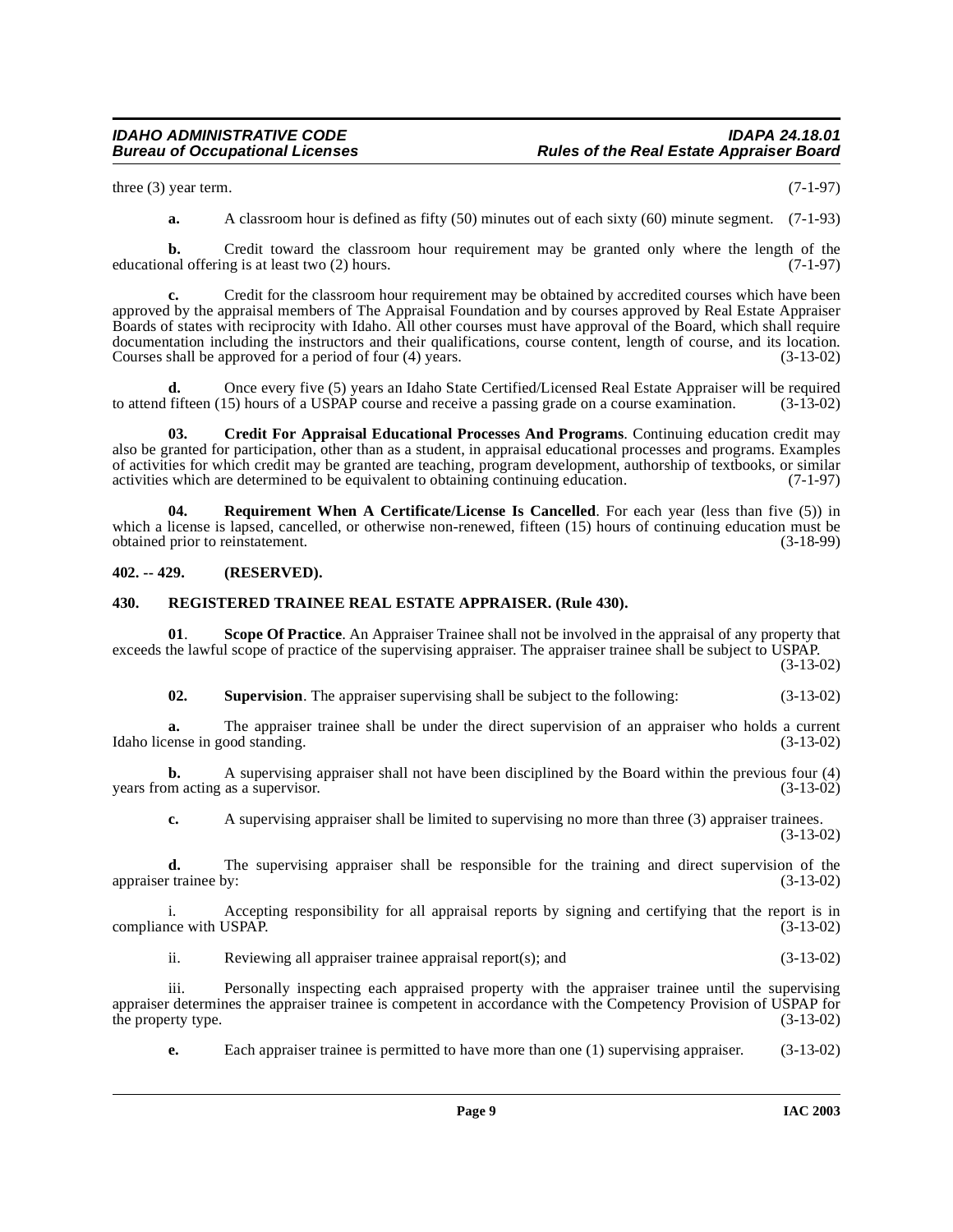**f.** An appraisal log shall be maintained for each supervising appraiser by the appraiser trainee and lude the following for each appraisal: (3-13-02) shall include the following for each appraisal:

| $\mathbf{i}$ . | Type of property.                                                                | $(3-13-02)$ |
|----------------|----------------------------------------------------------------------------------|-------------|
| ii.            | Client name and address.                                                         | $(3-13-02)$ |
| iii.           | Address of subject property.                                                     | $(3-13-02)$ |
| iv.            | Description of work performed.                                                   | $(3-13-02)$ |
| V.             | Number of work hours.                                                            | $(3-13-02)$ |
| vi.            | Signature and license number of the supervising appraiser.                       | $(3-13-02)$ |
| 03.            | <b>Qualification.</b> An appraiser trainee must meet the following requirements: | $(3-13-02)$ |
| a.             | There is no examination requirement for registration as a Appraiser Trainee.     | $(3-13-02)$ |

<span id="page-9-6"></span>**b.** Applicants for registration must document completion of at least seventy-five (75) classroom hours of courses in subjects related to real estate appraisal as provided in Section 299, that shall include training in USPAP. (3-13-02)

<span id="page-9-4"></span>**04. Continuing Education**. Prior to the second renewal of an appraiser trainee registration the appraiser trainee shall be required to obtain: (3-13-02)

**a.** The equivalent of fifteen (15) classroom hours of instruction in approved courses or seminars during the twelve (12) month period preceding the renewal. (3-13-02)

**b.** All continuing education shall be in compliance with Subsections 401.01 through 401.03.

(3-13-02)

**c.** Continuing education credit may also be granted for participation, other than as a student, in appraisal educational processes and programs. Examples of activities for which credit may be granted are teaching, program development, authorship of textbooks, or similar activities which are determined to be equivalent to obtaining continuing education. (3-13-02) obtaining continuing education.

**d.** The purpose of continuing education is to ensure that the appraiser trainee participates in a program trains and increases skill. knowledge and competence in real estate appraising. (3-13-02) that maintains and increases skill, knowledge and competence in real estate appraising. (3-13-02)

# <span id="page-9-0"></span>**431. -- 449. (RESERVED).**

#### <span id="page-9-8"></span><span id="page-9-1"></span>**450. RECIPROCITY (Rule 450).**

Applicant must comply with Section 54-4115, Idaho Code. (7-1-93)

<span id="page-9-10"></span><span id="page-9-7"></span><span id="page-9-5"></span>**01.** File Application. File applications on forms provided by the Board. (7-1-93)

**02. Submit Statement Verifying Certification/Licensure**. Submit current notarized statement verifying certification/licensure in good standing in another state. (7-1-93)

**03. Reciprocal License Issued**. No reciprocal license will be issued where the applicant was originally in a state other than that upon which the reciprocity application is based. (7-1-97) licensed in a state other than that upon which the reciprocity application is based.

#### <span id="page-9-2"></span>**451. -- 499. (RESERVED).**

#### <span id="page-9-3"></span>**500. TEMPORARY PRACTICE (Rule 500).**

<span id="page-9-11"></span><span id="page-9-9"></span>**01. Requirements For Issuance**. A permit to temporarily practice may be issued to individuals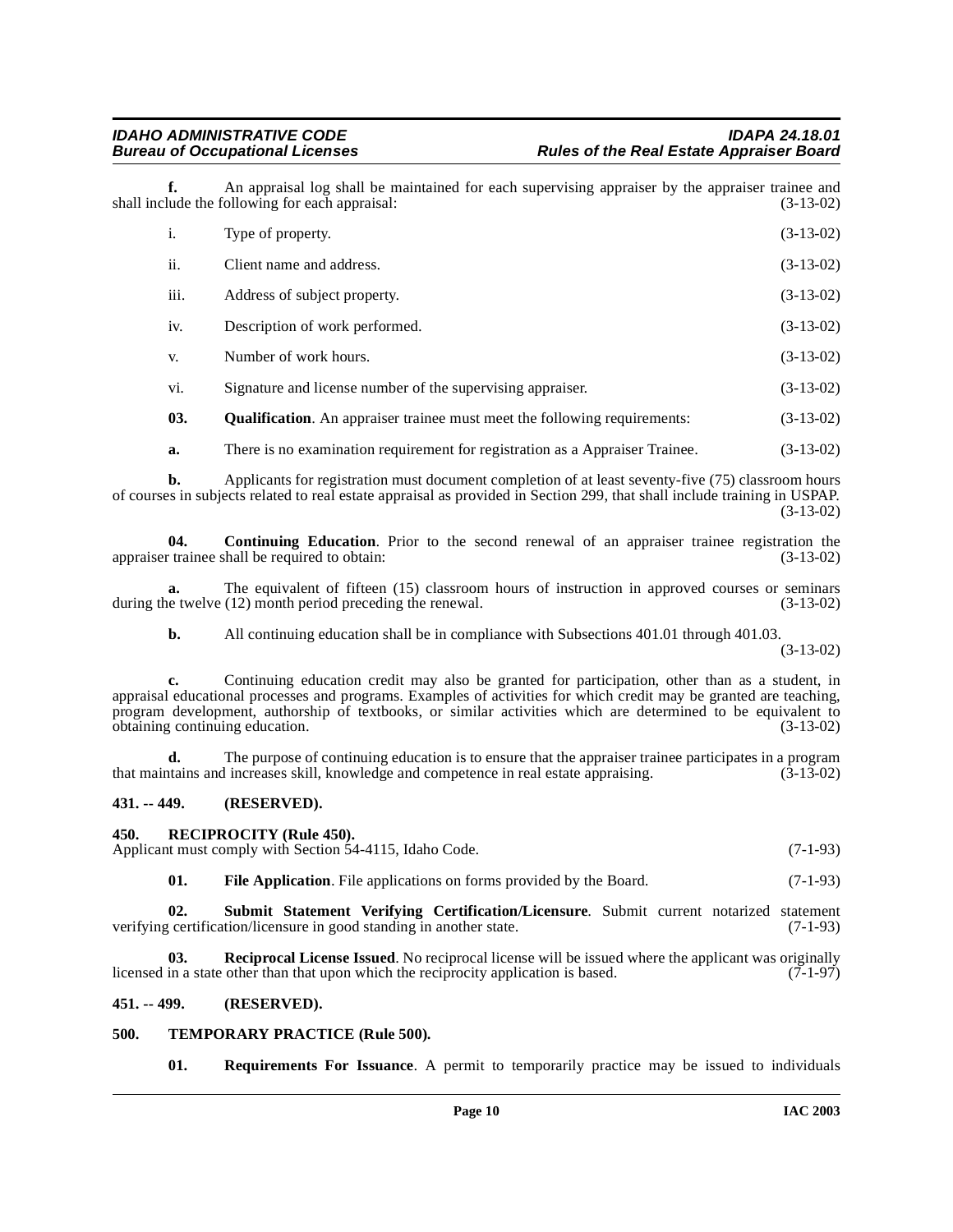coming to Idaho who are certified/licensed in another state and are either transferring to Idaho or have a temporary<br>(7-1-93) assignment in Idaho.

<span id="page-10-19"></span>**02. Provide Proof Of Current Certification Or Licensure**. Must provide proof of current certification or licensure in good standing in another state or meet the requirements as set forth in these rules, and comply with Section 54-4115(3), Idaho Code, regarding irrevocable consent. (7-1-93) comply with Section 54-4115(3), Idaho Code, regarding irrevocable consent.

<span id="page-10-14"></span>**03. Assignments And Length Of Time Permit Will Be Issued**. Permit to temporarily practice will be issued on a per appraisal assignment basis for a period not to exceed six (6) months. A temporary permit may be extended one (1) time only.  $(3-18-99)$ 

### <span id="page-10-0"></span>**501. -- 524. (RESERVED).**

### <span id="page-10-17"></span><span id="page-10-1"></span>**525. DISCIPLINE (Rule 525).**

<span id="page-10-15"></span>**01.** Civil Fine. The Board may impose a civil fine not to exceed one thousand dollars (\$1,000) upon a or certified real estate appraiser for each violation of Section 54-4107(1). Idaho Code. (3-18-99) licensed or certified real estate appraiser for each violation of Section 54-4107(1), Idaho Code.

<span id="page-10-16"></span>**02. Costs And Fees**. The Board may order a licensed or certified real estate appraiser to pay the costs and fees incurred by the Board in the investigation or prosecution of the licensee for violation of Section  $\frac{54-4107(1)}{3-18-99}$ , (3-18-99) Idaho Code. (3-18-99)

### <span id="page-10-2"></span>**526. -- 549. (RESERVED).**

#### <span id="page-10-18"></span><span id="page-10-3"></span>**550. LEGAL ADVICE (Rule 550).**

All legal advice shall be furnished by the Bureau under contract with the Board. (3-13-02)

### <span id="page-10-4"></span>**551. -- 599. (RESERVED).**

#### <span id="page-10-13"></span><span id="page-10-5"></span>**600. AMENDMENTS (Rule 600).**

The Board may propose to amend these Rules at any meeting of the Board by a favorable vote of three (3) members present, providing a copy of the proposed amendment shall have been mailed to each member of the Board at least fifteen (15) days prior to the meeting at which the amendment is to be considered and that such amendment is made in accordance with the requirements of the law. (7-1-93)

# <span id="page-10-6"></span>**601. -- 649. (RESERVED).**

### <span id="page-10-20"></span><span id="page-10-7"></span>**650. RULES OF PROCEDURE UNDER THE ADMINISTRATIVE PROCEDURE ACT (Rule 650).**

All procedures available under the Board of Real Estate Appraisers shall be those adopted by the Bureau of Occupational Licenses. (7-1-93) Occupational Licenses.

# <span id="page-10-8"></span>**651. -- 699. (RESERVED).**

#### <span id="page-10-21"></span><span id="page-10-9"></span>**700. UNIFORM STANDARDS OF PROFESSIONAL APPRAISAL PRACTICE/CODE OF ETHICS (Rule 700).**

The Uniform Standards of Professional Practice as published by the Appraisal Foundation and referenced in Section 004, are hereby adopted as the rules of conduct and code of ethics for all Real Estate Appraisers licensed under Title 54, Chapter 41, Idaho Code, and these rules.  $(3-13-02)$ 54, Chapter 41, Idaho Code, and these rules.

## <span id="page-10-10"></span>**701. -- 799. (RESERVED).**

# <span id="page-10-11"></span>**800. RULE MAKING HISTORY PRIOR TO JULY, 1993 (Rule 800).**

Adopted by Emergency January 7, 1992, Effective April 15, 1991, Adopted December 16, 1992, Effective January 5, 1993. (7-1-93)

#### <span id="page-10-12"></span>**801. -- 999. (RESERVED).**